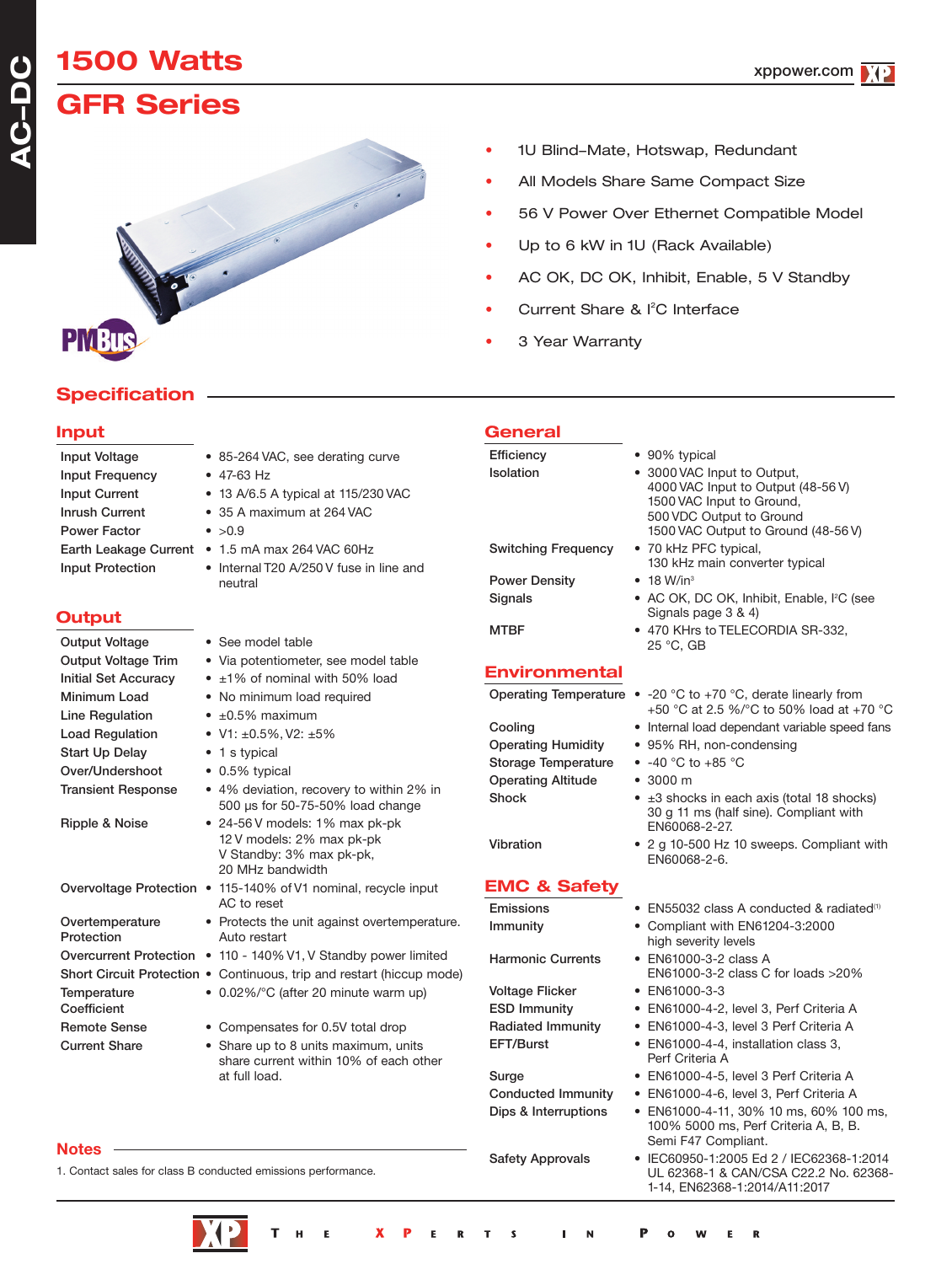### **GFR1K5 A**<sup>1</sup>

#### **Models and Ratings**

| <b>Output Power</b> | <b>Output Voltage</b><br>V1 | Voltage Adj |            | <b>Output Current V1</b> | <b>Standby Supply</b> | <b>Model Number</b> |
|---------------------|-----------------------------|-------------|------------|--------------------------|-----------------------|---------------------|
|                     |                             |             | 90-264 VAC | >180 VAC                 | V2                    |                     |
| 1200 W              | 12.0 VDC                    | 11-14 $V$   | 100 A      | 100 A                    | 5 V/1 A               | GFR1K5PS12          |
| 1500 W              | 24.0 VDC                    | 22-28 V     | 50 A       | 63 A                     | 5 V/1 A               | GFR1K5PS24          |
| 1500 W              | 48.0 VDC                    | 45-52 V     | 25A        | 31 A                     | 5 V/1 A               | GFR1K5PS48          |
| 1500 W              | 56.0 VDC                    | 54-59 V     | 22A        | 27 A                     | 5 V/1 A               | GFR1K5PS56          |

#### **Mechanical Details**



#### **Derating Curves**

#### **Input Derating Curve**

 $\overline{\phantom{a}}$ 



#### **Thermal Derating Curve**

P9 +VOUT



D1 + SENSE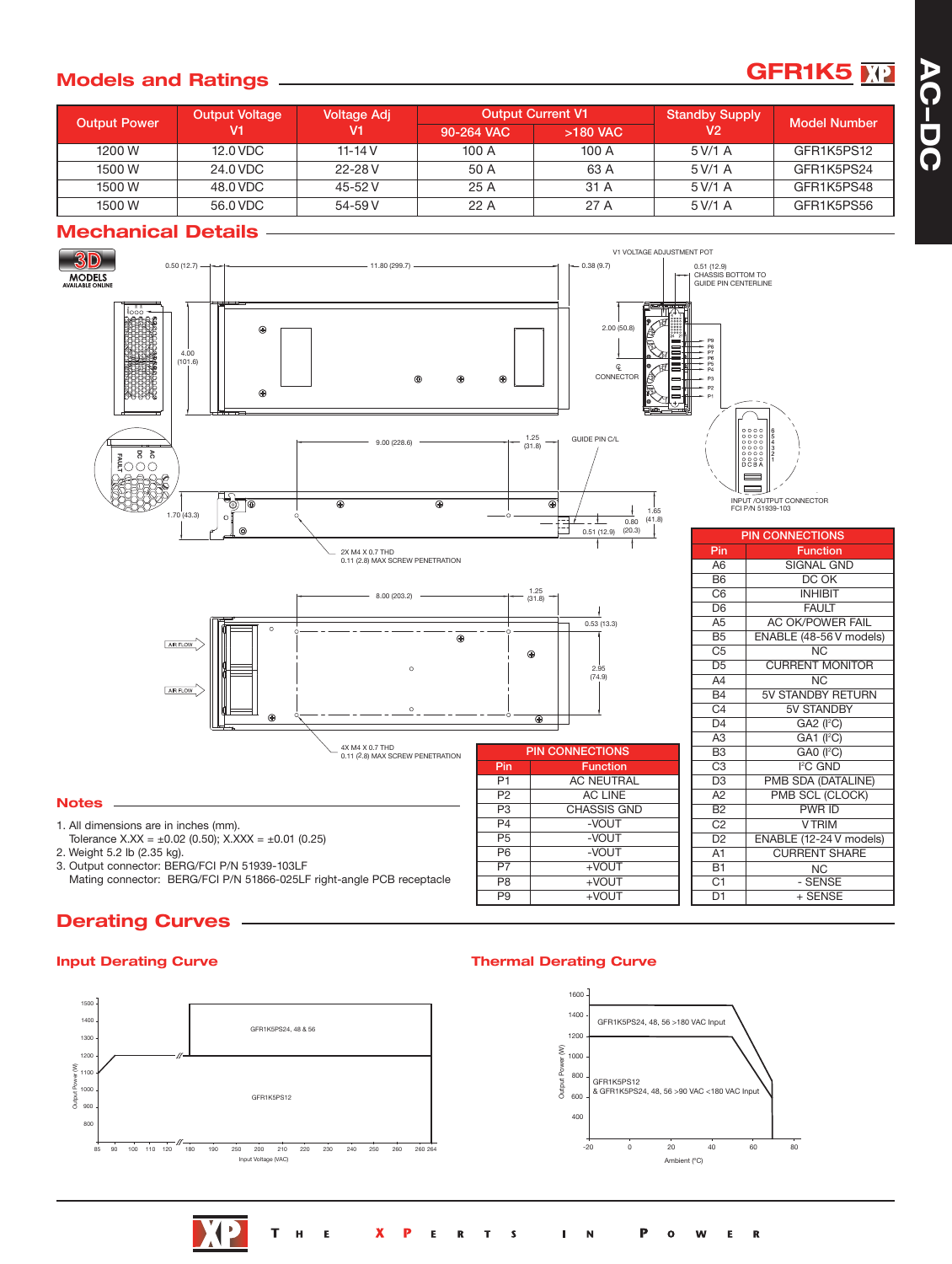

### **Signals**

#### **AC OK/Power Fail** P

AC OK is an isolated signal providing a minimum of 5 ms warning of loss of output regulation. The signal is fully isolated and the collector and emitter must be connected externally.

Maximum sink current 2 mA, maximum voltage 20 V.



#### **Inhibit**

 P by supplying 2 to 5 mA into the pin. Inhibit is an isolated control signal which can turn the power supply off



#### **V Program**

V Program allows remote voltage adjustment within the range  $\pm 10\%$ 



#### **DC OK**

DC OK is an isolated signal providing warning that the output voltage has fallen below 90% of nominal. The signal is fully isolated and the collector and emitter must be connected externally.

Maximum sink current 2 mA, maximum voltage 20 V.



#### **Fault**

emitter must be connected externally. Fault is an isolated signal providing warning of either Power Fail, DC Fail or Fan Fault. The signal is fully isolated and the collector and

Maximum sink current 2 mA, maximum voltage 20 V.



#### **Current Monitor**